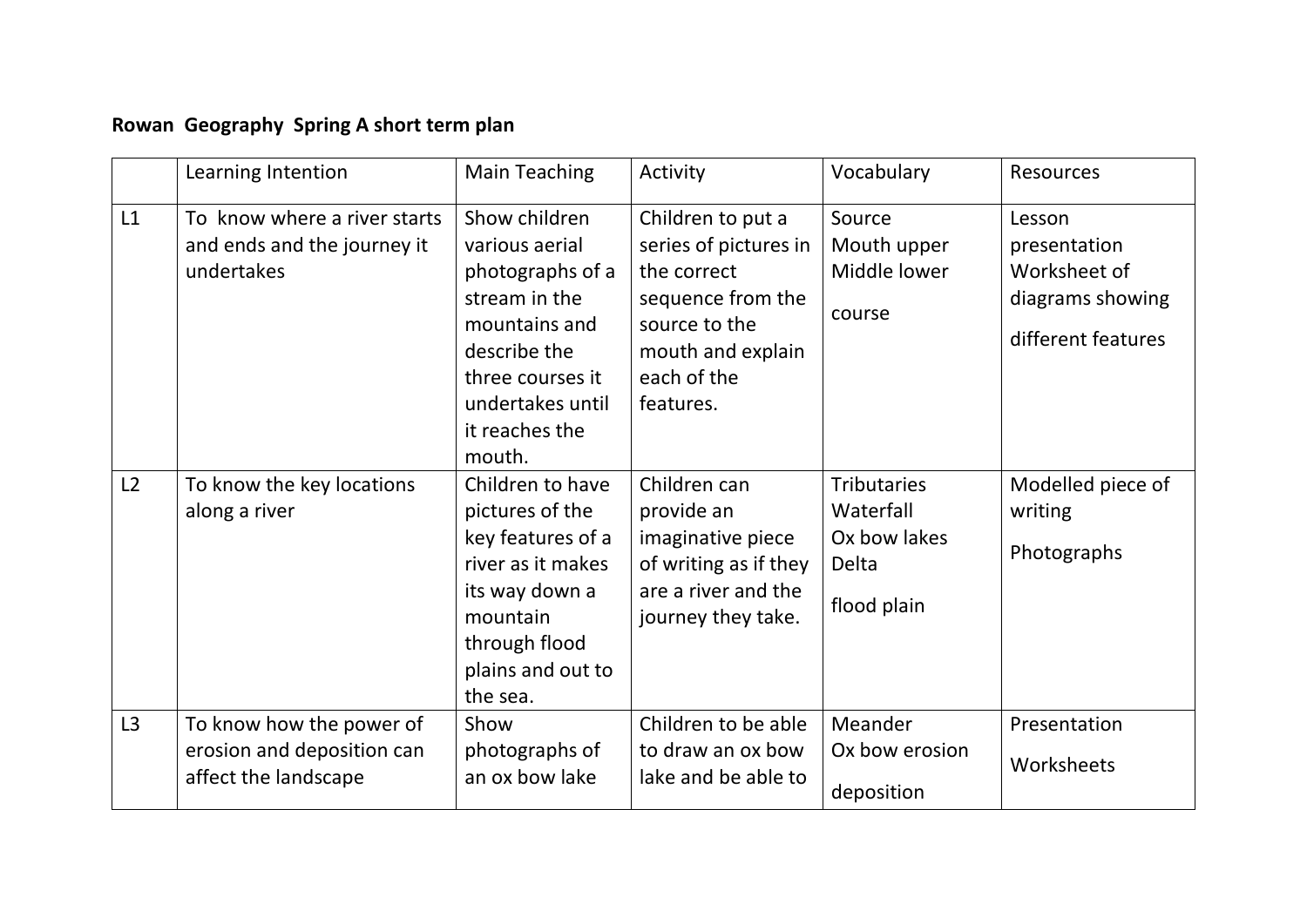|    |                              | and how a river   | explain how the      |               |                     |
|----|------------------------------|-------------------|----------------------|---------------|---------------------|
|    |                              | meanders during   | force of a river can |               |                     |
|    |                              | its journey.      | erode the sides.     |               |                     |
|    |                              | Explain the       | Explain how the      |               |                     |
|    |                              | meaning of        | river finds its own  |               |                     |
|    |                              | erosion and       | course and an        |               |                     |
|    |                              | deposition and    | alternative route.   |               |                     |
|    |                              | the features on   | Thus causing an ox   |               |                     |
|    |                              | the landscape     | bow lake.            |               |                     |
|    |                              | that it produces. |                      |               |                     |
| L4 | To know where our water      | To understand     | To draw a detailed   | Precipitation | Presentation on the |
|    | comes from in the context of | and describe key  | diagram of the       |               | water cycle         |
|    | the water cycle              | aspects of        | water cycle and      |               |                     |
|    |                              | physical          | label accordingly.   |               |                     |
|    |                              | geography in the  |                      |               |                     |
|    |                              | context of the    |                      |               |                     |
|    |                              | water cycle       |                      |               |                     |
| L5 | To know the main rivers of   | Using atlases,    | On a blank           | Source        | <b>Atlases</b>      |
|    | the United Kingdom and       | show the          | map, children to     | mouth         | <b>Blank maps</b>   |
|    | locate them on a map.        | children the map  | draw a series of     |               |                     |
|    |                              | of UK and which   | rivers in each part  |               |                     |
|    |                              | rivers have they  | of the UK and        |               |                     |
|    |                              | heard of and      | identify their       |               |                     |
|    |                              | describe their    | source and mouth.    |               |                     |
|    |                              | location.         |                      |               |                     |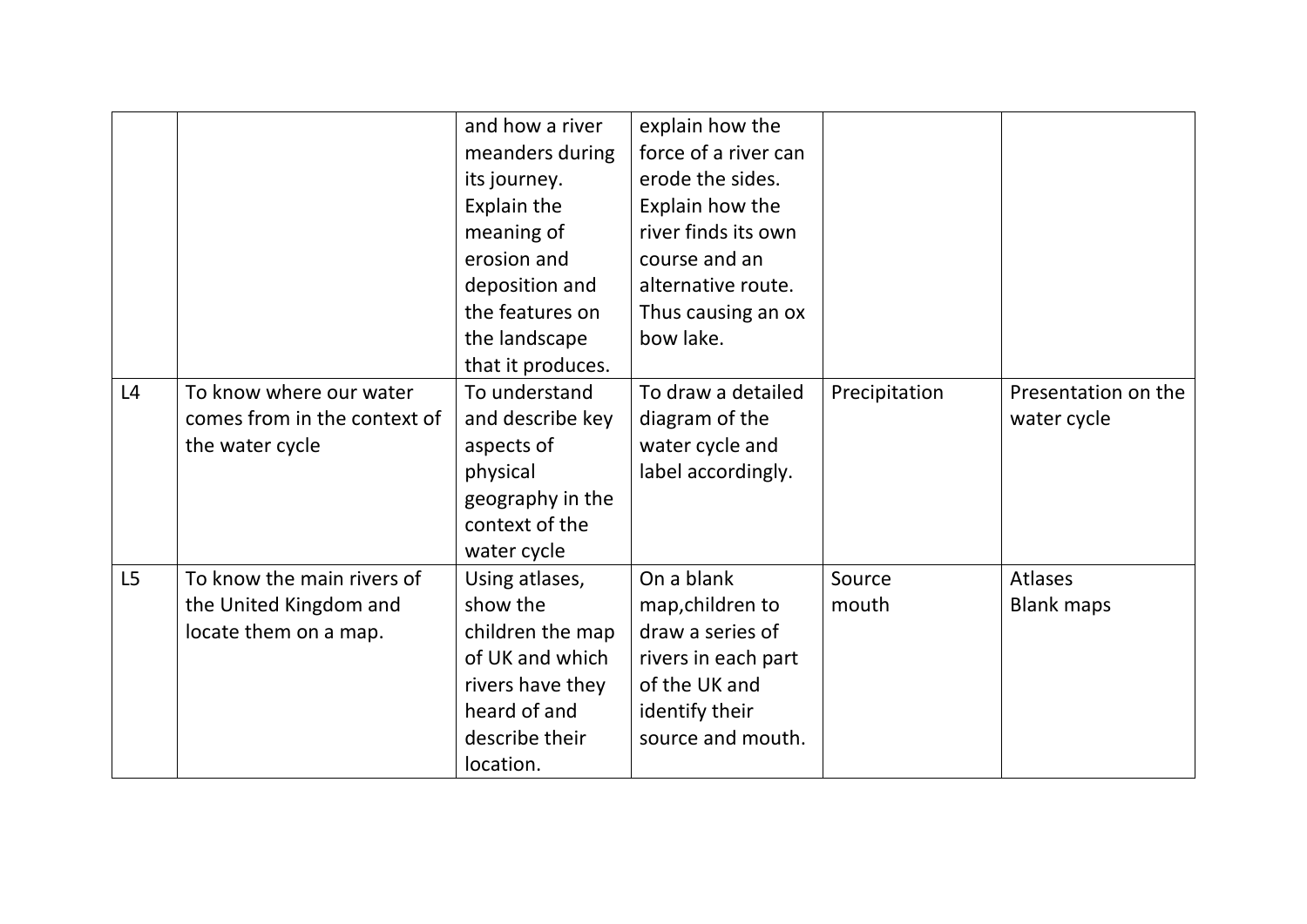| L6             | To know the names of the      | Using maps and     | On a map of the      | Continents        | <b>Atlases</b>    |
|----------------|-------------------------------|--------------------|----------------------|-------------------|-------------------|
|                | main rivers of the world.     | atlases, discuss   | world, children will |                   | <b>Blank maps</b> |
|                |                               | the continents of  | draw in a selection  |                   | Graph paper       |
|                |                               | the world and      | of famous rivers     |                   | Key information   |
|                |                               | name the main      | and identify the     |                   | worksheet         |
|                |                               | rivers. Focusing   | country they are     |                   |                   |
|                |                               | on Europe North    | in.                  |                   |                   |
|                |                               | and South          | Also to draw a       |                   |                   |
|                |                               | America and        | graph showing a      |                   |                   |
|                |                               | Russia.            | comparison of        |                   |                   |
|                |                               | Look at the        | lengths of the       |                   |                   |
|                |                               | lengths of these   | river.               |                   |                   |
|                |                               | rivers.            |                      |                   |                   |
| L7             | To know how erosion in the    | Discuss the        | Children to draw a   | Cave              | Presentation      |
|                | sea can lead to the formation | meaning of each    | diagram of each      | <b>Stack</b>      |                   |
|                | of stacks, caves and arches.  | of the formations  | one and explain      | Erosion           |                   |
|                |                               | and how each       | how erosion leads    |                   |                   |
|                |                               | one can be         | to each of the       |                   |                   |
|                |                               | formed through     | features.            |                   |                   |
|                |                               | erosion.           |                      |                   |                   |
| L <sub>8</sub> | To know how rivers are        | Describe and       | Children to          | Settlement        | Presentation      |
|                | used                          | explain key        | describe how         | <b>Tradelinks</b> | Worksheets        |
|                |                               | aspects of human   | rivers(with the aid  | Natural resources |                   |
|                |                               | geography          | of diagrams) can be  |                   |                   |
|                |                               | including types of | used in the wider    |                   |                   |
|                |                               | settlements and    | world.               |                   |                   |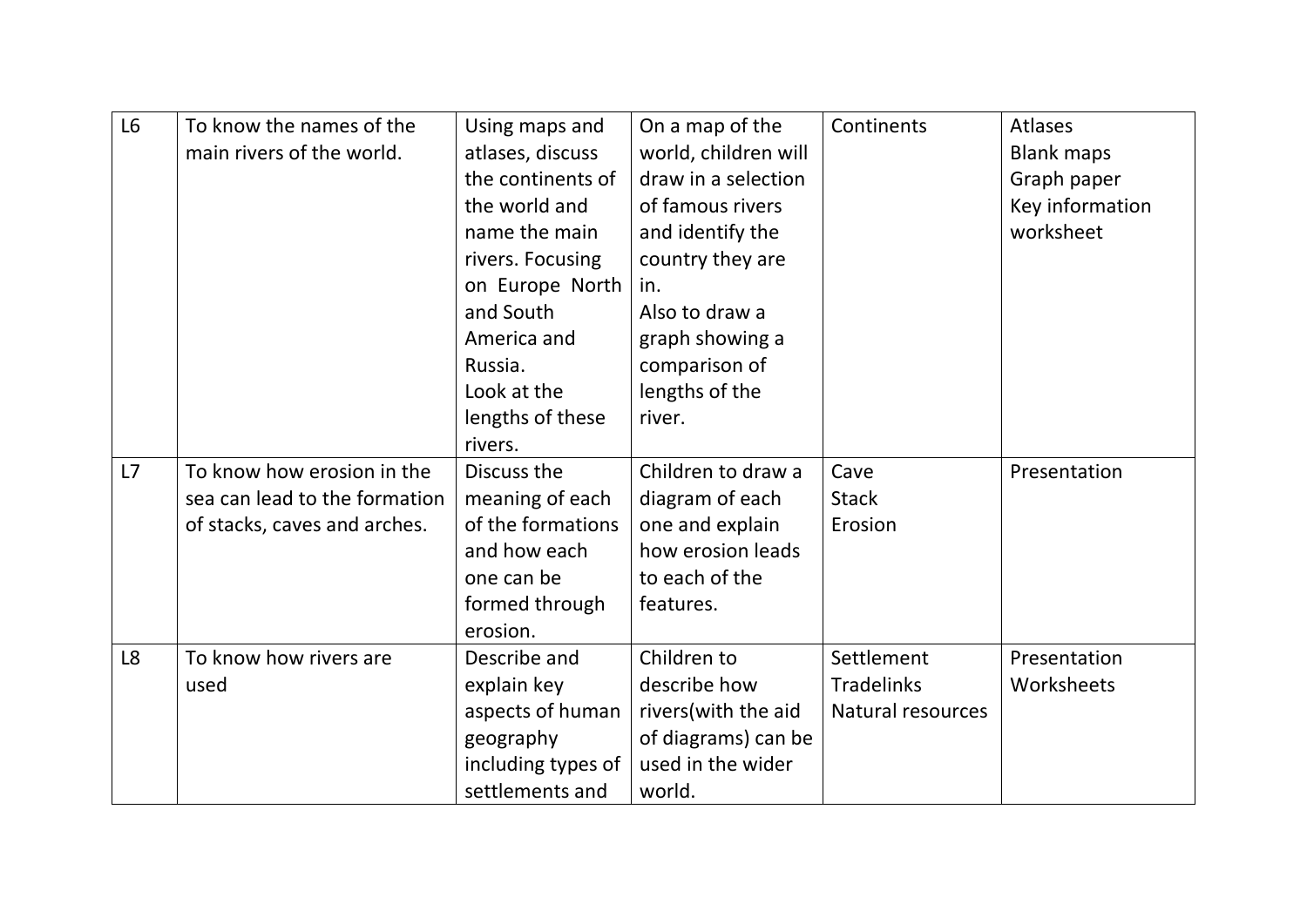|                 |                                                  | land use. Look at<br>trade links using<br>rivers and the<br>distribution of<br>natural resources<br>including energy<br>food, minerals in<br>the context of<br>rivers.                                                                                       |                                                                                                                                                                        |                                             |                                                                              |
|-----------------|--------------------------------------------------|--------------------------------------------------------------------------------------------------------------------------------------------------------------------------------------------------------------------------------------------------------------|------------------------------------------------------------------------------------------------------------------------------------------------------------------------|---------------------------------------------|------------------------------------------------------------------------------|
| L9              | To know the impact of<br>building a dam          | Discuss why<br>dams are built<br>and the impact<br>they have on the<br>environment.<br>Why are they<br>built and identify<br>the advantages<br>and<br>disadvantages of<br>building them.<br>What risks might<br>be posed as a<br>result of building<br>them. | Children to form an<br>argument for and<br>against as to why<br>dams are built.<br>Explain the positive<br>reasons and uses<br>but also the risks of<br>building dams. | Advantage<br>Disadvantage<br>Dams<br>Impact | Presentation<br><b>Information sheets</b><br>Map showing<br>location of dams |
| L <sub>10</sub> | Assessment to show their<br>understanding of key |                                                                                                                                                                                                                                                              |                                                                                                                                                                        |                                             |                                                                              |